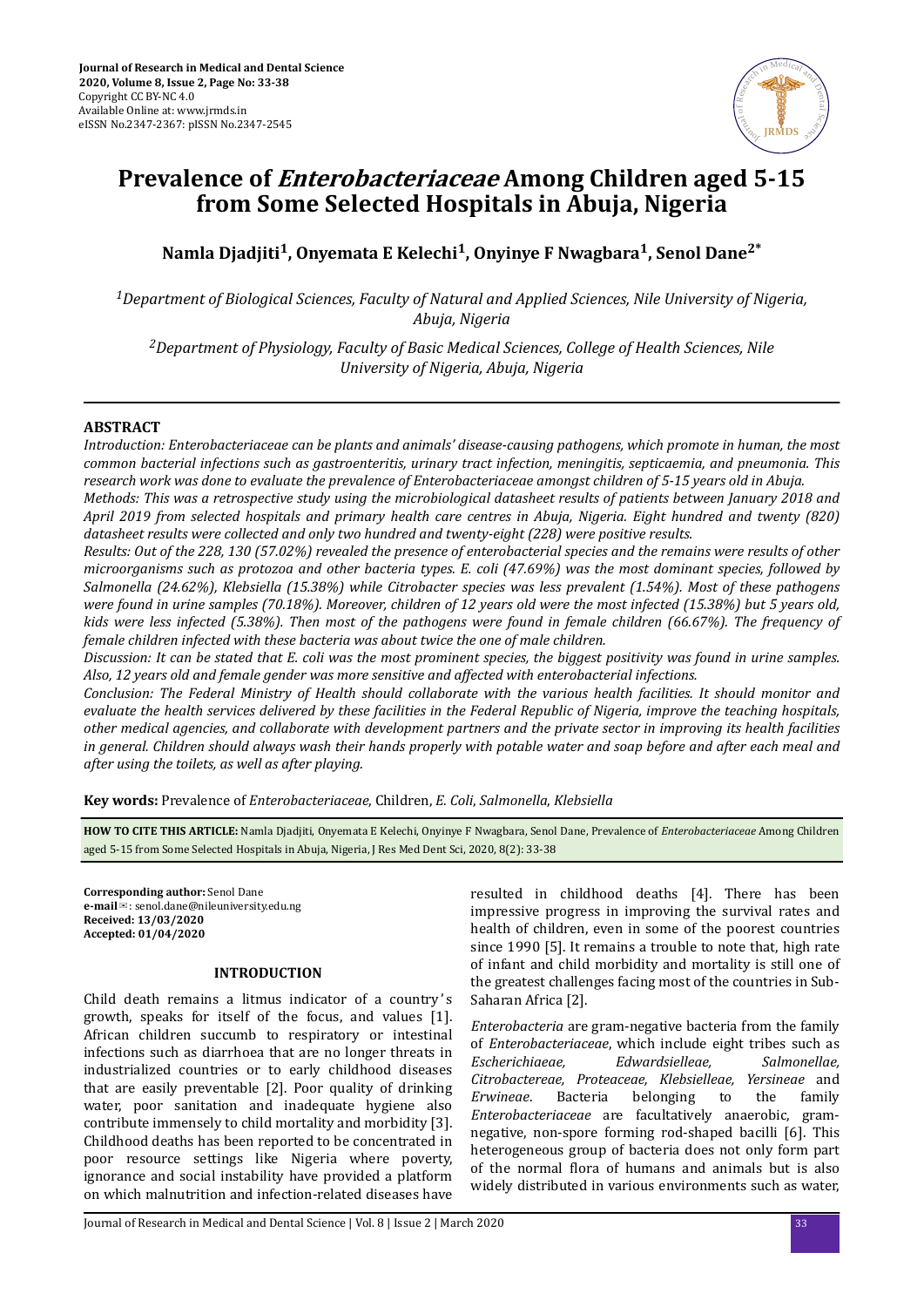soil, and plants [6]. The presence of these bacterial species in the gastrointestinal tract of humans and companion animals play an imperative role in maintaining both the normal digestive and immune functions of the hosts [7]. Even though most members of the *Enterobacteriaceae* were previously considered to be harmless, it is evident that some strains potentially cause diseases and pathological conditions such as diarrhoea, gastroenteritis, urinary tract infections and inflammatory bowel diseases in humans, and companion animals [6]. Most of the recent studies carried out by researchers on *Enterobacteriaceae* were concerned with a rapid increase in the occurrence of *enterobacterial* strains isolated from humans' clinical specimens such as blood, sputum, pus, and urine. Therefore, a recent study reported that a total of 43 organisms were isolated and identified using standard physiological and biochemical methods and the organisms were *Citrobacter* (6), *Edwardsiella* (2), *Enterobacter* (12), *Escherichia coli* (4), *Klebsiella* (4), *Proteus* (4), *Salmonella* (2), *Serratia* (2) and *Shigella* (7) [8]. In another study, *Morganella* spp., *Salmonellae* spp. and *Klebsiella* spp. were the most prevalent *enterobacterial* strains that occur during both dry and raining seasons; also, the *E. coli* are known to be the most predominant isolated strains during bacteriological screening in the recent years [9].This study was conducted to evaluate the prevalence of *Enterobacteriaceae* amongst children aged between 5-15 years in some selected hospitals and health centers in Abuja, Nigeria.

# **Materials and Methods**

## **Procedure**

The experimental protocol was by following international ethical standards. The study was performed per under the Helsinki Declaration (1975, revised in 1996-2013). It was a descriptive cross-sectional study. The study was made between January 2018 and April 2019. Permission to conduct this research was sought and obtained from the Health Research Ethics Committee of the Federal Capital Territory of Nigeria (FCT-HREC) as well as the health department of the Abuja Municipal Area Council (AMAC).

### **Study area**

Four hospitals; including Maitama, Garki, Nizamiye and Nyanya hospitals and two primary health centres such as Kuchigoro and Kabusa health centres in the Abuja were selected for this study.

#### **Medical data sheets collection and techniques**

The present study was a retrospective survey. Medical data of eight hundred and twenty paediatric patients suspected for any bacterial infection or malaria were collected from the selected hospitals and health centres. Out of 820 children, the laboratory results of two hundred and twenty-eight patients were positive for any infection. One hundred and thirty of the positive 228 cases revealed the presence of *enterobacterial* organisms, which include *E. coli spp*., *Citrobacter spp.*, *Klebsiella spp., Proteus spp., Salmonella spp*. and *Shigella spp*. The data were collected on a weekly basis, which lasted for three weeks. The data obtained from the hospitals or health centers were either sent to emails as soft copies or hand delivered by the laboratory technicians.

## **Data analysis method**

Data obtained from this study were analysed using Microsoft Excel 2016 version 1902 updated on the 12th March 2019. Furthermore, after analysis, data were presented using the Pareto chart, geographical and chronological classifications.

## **Ethical considerations**

Permission to conduct this research was sought and obtained from the Health Research Ethics Committee of the Federal Capital Territory of Nigeria (FCT-HREC) as well as the health department of the Abuja Municipal Area Council (AMAC).

#### **RESULTS**

## **Results of the geographical distribution of collected data**

Out of the 228 datasheet results, one hundred and thirty (130) revealed the presence of enterobacterial species. Moreover, out of these 130 datasheet results that revealed the presence of enterobacterial species, 32 were from Nizamiye hospital, 26 from Maitama hospital, 44 from Kuchigoro primary health center, 8 from Nyanya hospital and 20 were from Garki hospital (Figure 1).

# **Results of enterobacterial species distribution**

*Escherichia coli* species has the highest occurrence in various specimens or samples provided by patients with a frequency of 47.69% followed by *Salmonella* species with 24.62% dominance and *Klebsiella* species, which had 15.38% frequency. While *Citrobacter* species 1.54% frequency, had the least occurrence. However, the nonenterobacterial species such as the protozoan, the fungal and the other types of bacterial species were identified from eighty-four (84) datasheet results with a frequency of about 36.84% (Table 1).

## **Results of enterobacterial species distribution based on the age**

The *enterobacterial* species were highly found with children of 12 years old, 15.38% followed by children of 9 years old 13.85% then children of 8 years old 13.08%. However, these microorganisms were less found in children of 5 years old (5.38%). However, the *E. coli* tribe was the most occurring across all ages except in children of 13 and 15 years old where the Salmonella tribe was dominant (Table 2).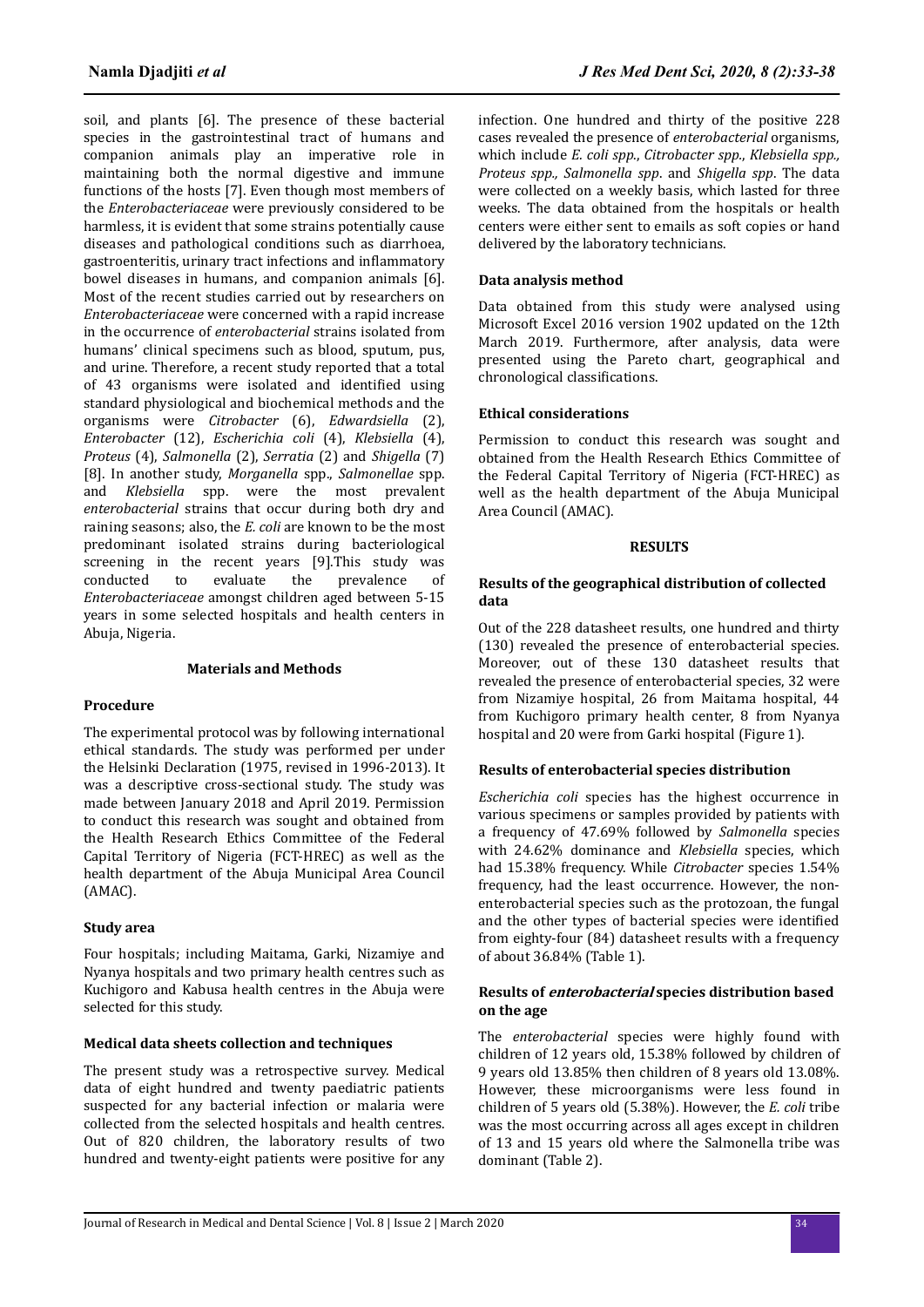

#### **Figure 1: Column bar representation of the geographical distribution of data samples.**

#### **Table 1: Results of enterobacterial species distribution.**

| <b>Enterobacterial Species</b> | Number of occurrences | <b>Frequency of occurrence</b> |  |
|--------------------------------|-----------------------|--------------------------------|--|
| E. Coli                        | 62                    | 0.4769                         |  |
| Citrobacter                    | $\mathbf{r}$<br>∠     | 0.0154                         |  |
| Klebsiella                     | 20                    | 0.153                          |  |
| Proteus                        | 11                    | 0.0846                         |  |
| Salmonella                     | 32                    | 0.2462                         |  |
| Shigella                       | 3                     | 0.0231                         |  |

| Age      | E. Coli        | Citrobacter  | Klebsiella     | Proteus  | Salmonella | Shigella      |
|----------|----------------|--------------|----------------|----------|------------|---------------|
| 5 Years  | $\overline{7}$ | $\mathbf{0}$ | $\mathbf{0}$   | $\Omega$ | $\Omega$   | $\Omega$      |
| 6 Years  | 4              | 2            | 2              | $\Omega$ | 2          |               |
| 7 Years  | 6              | $\mathbf{0}$ | 2              | $\Omega$ | 2          | $\Omega$      |
| 8 Years  | 8              | $\mathbf{0}$ | 3              | $\Omega$ | 6          | $\Omega$      |
| 9 Years  | 7              | $\mathbf{0}$ | $\overline{2}$ | 5        | 2          | $\mathcal{L}$ |
| 10 Years | 6              | $\mathbf{0}$ | $\mathfrak{D}$ | $\Omega$ |            | $\Omega$      |
| 11 Years | 5              | $\bf{0}$     | 2              | 3        |            | $\mathbf{0}$  |
| 12 Years | 9              | $\bf{0}$     | 4              | 3        |            | $\Omega$      |
| 13 Years | $\overline{2}$ | $\bf{0}$     | $\mathbf{0}$   | $\bf{0}$ | 6          | $\Omega$      |
| 14 Years | 5              | $\mathbf{0}$ |                | $\Omega$ | 3          | $\Omega$      |
| 15 Years | 3              | $\bf{0}$     | $\mathcal{L}$  | 0        | 5          |               |

#### **Table 2: Results based on the age of children.**

# **Results of enterobacterial species based on the type of specimen**

The one hundred and thirty (130) enterobacterial species were isolated from a various clinical specimen collected from different parts of the human body. In the most samples, *E. coli* species had occurred more especially in the urine (70.18%) and wound swab (50.00%) but in the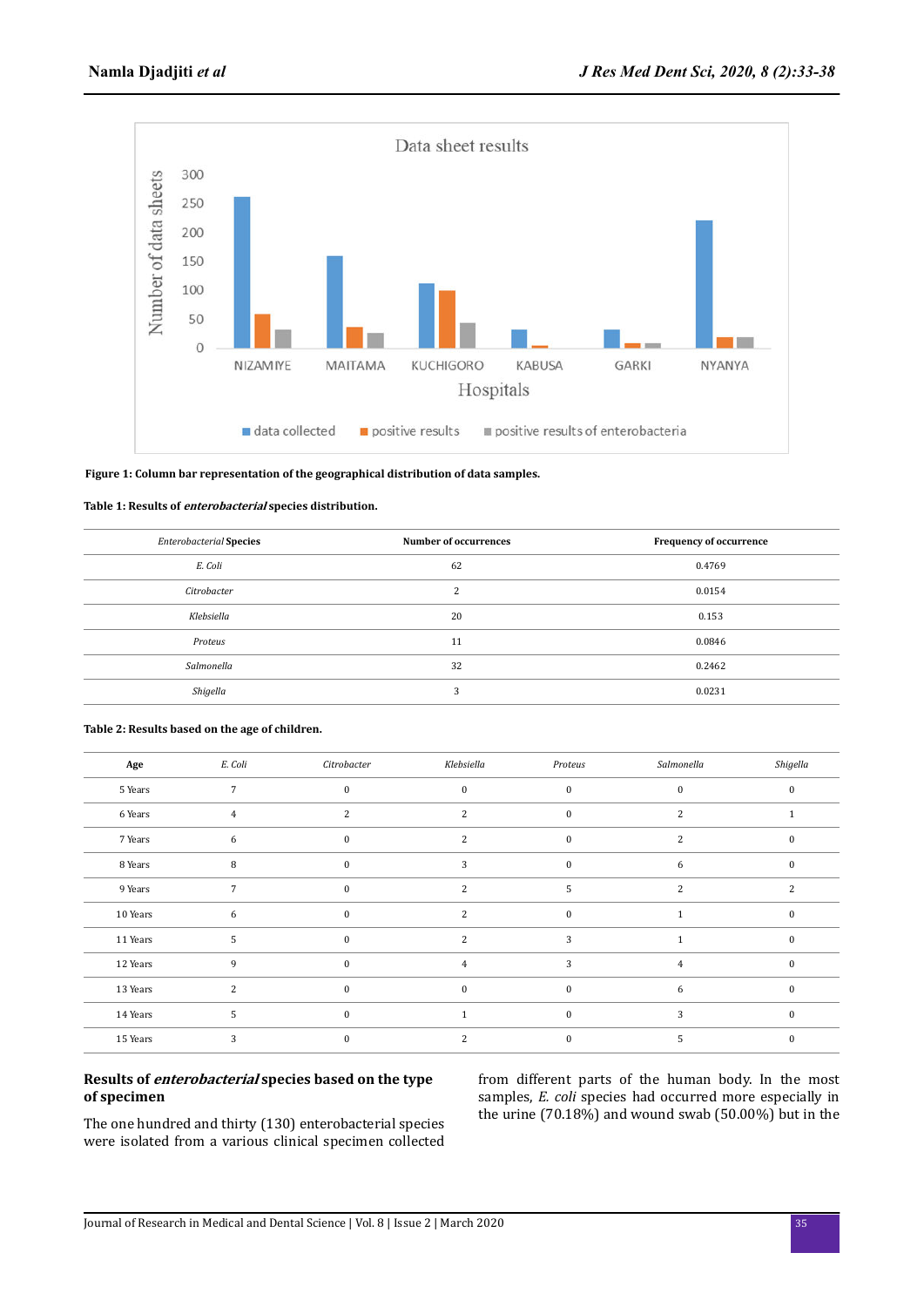stool samples, *Salmonella* species occurred the most with 57.14% as frequency (Table 3).

**Table 3: Result based on the type of clinical specimen.**

| Specimen   | E. Coli      | Citrobacter  | Klebsiella    | Proteus        | Salmonella | Shigella |
|------------|--------------|--------------|---------------|----------------|------------|----------|
| C. Amber   | $\mathbf{0}$ | $\bf{0}$     | $\Omega$      | $\mathbf{0}$   |            |          |
| J. Bile    | $\bf{0}$     | $\Omega$     | $\Omega$      | $\mathbf{0}$   | $\Omega$   |          |
| Ear Swab   | ຳ            | $\Omega$     | $\Omega$      | $\mathbf{0}$   | 4          |          |
| Stool      | 8            | $\Omega$     | 3             | $\overline{4}$ | 24         | 3        |
| Sputum     |              | $\Omega$     |               | $\Omega$       | $\Omega$   |          |
| <b>HVS</b> | 3            | $\mathbf{0}$ | $\mathcal{L}$ | $\mathcal{P}$  | $\Omega$   |          |
| T. Swab    | $\bf{0}$     | $\Omega$     |               | $\mathbf{0}$   |            |          |
| W. Swab    |              | $\Omega$     |               | 3              | 3          |          |
| Urine      | 40           | 2            | 13            | 2              | $\Omega$   | O        |

# **Results of enterobacterial species by gender**

In the present study, there was obvious gender difference in the incidence of different *enterobacterial* species. The frequency of female children infected with these bacteria was about twice the one of male children (Table 4).

**Table 4: Prevalence of Enterobacterial species based on the gender of children.**

| Gender | E. Coli  | Citrobacter | Klebsiella | Proteus | Salmonella | Shigella |
|--------|----------|-------------|------------|---------|------------|----------|
| Male   | 24<br>41 |             |            |         | - 11       | ∼        |
| Female | 41       |             | ∸          |         | ΙO         |          |

# **DISCUSSION**

Disease-causing organisms that cause bacterial infections particularly *enterobacterial* infections in humans especially in children are of health problem with a significant increase all over the world. In the present study, 15.85% (n=130) medical data sheet results collected revealed the presence of *Enterobacteria*. Thus, in humans, diseases such as typhoid, pneumonia, acute infantile diarrhea, hemolytic anemia, thrombocytopenia, and acute renal failure. In addition, *Salmonella* spp. and *E. coli* are the two enteric pathogens, which might play a huge role in scattering various infections though these microorganisms can cause cholera, diarrhea, septicemia and urinary tract infection [10].

*Enterobacterial* species were identified from medical data sheet results of children aged 5-15 years old from some selected hospitals and health facilities in Abuja. The unexpected high prevalence of *Enterobacterial* tribes in the children indicated that these microorganisms are the major disease-causing bacteria of bacterial infections or diseases amongst children because *Enterobacteria* are the most common Gram-negative facultative anaerobic isolates found in both children and adults even in the elderly people [11].

In the present study, *enterobacterial* species isolates were identified from one hundred and thirty (130) medical analysis data sheet results from January 2018 to April 2019. Six tribes out of the family of *Enterobacteriaceae* which include *Klebsiella* (15.38%), *Citrobacter* (1.54%), *Salmonella* (24.62%), *Escherichia coli* (47.69%), *Proteus* (8.46%) and *Shigella* (2.31%). It is worth to mention that *E. coli* was the most identified species. The highest proportion of these disease-causing organisms were found in urine samples (43.85%) and stool samples (32.31%). These findings support the previous studies in which *E. coli* are the most occurring species in children age 5-15 years old [12].

It has been known that the dangerous increase in the prevalence of extended-spectrum β-lactamase (ESBL) producing *Enterobacteriaceae* results in important results for treatment outcomes [13]. *Escherichia coli* and *Klebsiella* spp. are important pathogens isolated from community-acquired and nosocomial-acquired infections and have been studied extensively [14-19]. These enzymes make the bacteria resistant to first-choice antibiotics. ESBL-positive strains cause a delay in the commencement of suitable antibiotic therapy, which consequently lengthens hospital stay and raises hospital costs [20]. The failure of antibiotic therapy can result in high mortality rates in patients infected with these bacteria [21].

Epidemiological studies around the world have investigated the prevalence of ESBL-producing Enterobacteriaceae and they have seen multiple mechanisms of drug-resistance [22-25]. Several studies on ESBL infection in the Asian-pacific region reported 60–80% of such cases were nosocomial-acquired while,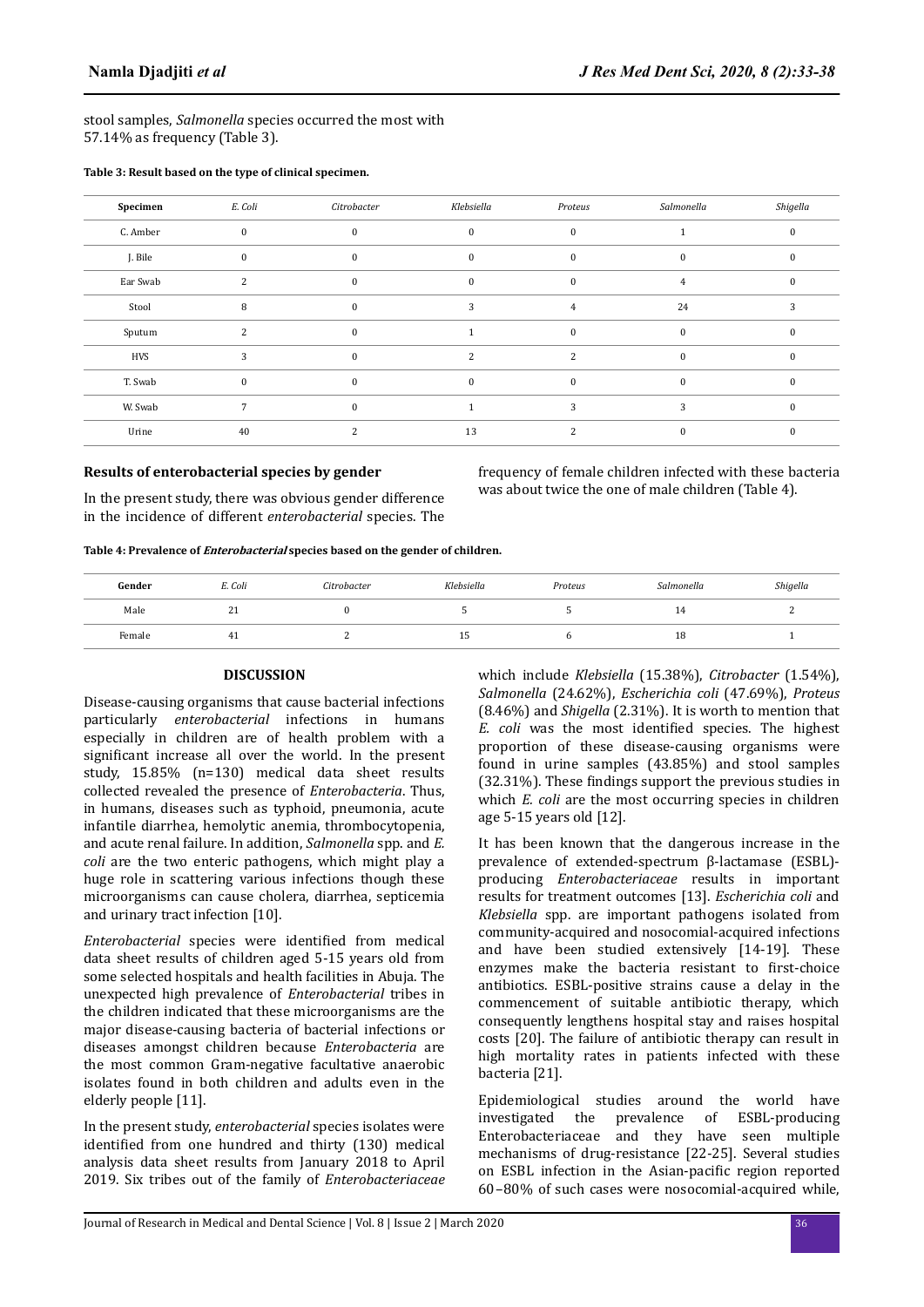remaining were community-acquired infections [26, 27]. Over the last decade in Pakistan, an increase in resistance against quinolones has been observed in Enterobacteriaceae [28]. However, not much is known about fluoroquinolone-resistance in ESBLs and its relationship with plasmid-encoded genes.

Recent studies suggest that the predominance of the *Enterobacterial* species as the major disease-causing agents amongst children and adults in various zones in the Federal Republic of Nigeria is an alarming situation. Children and adults are exposed to the same *Enterobacterial* strains directly or indirectly through contaminated water, food [29]. However, these organisms are found living in the soil, water and decaying matter but also are commonly found in both human and animal large bowels.

Nevertheless, the apparently low prevalence of *Citrobacteria* as disease-causing microorganisms in this study may be due to the lack of suitable selective nutrient broth media for its culture. Though, the divergences between the findings of various works done and those of our own case study might be due to several factors such as the methods of isolation of bacterial strains, the sample size that is the number of analysed samples, the time period at which the investigation was carried out and the geographical location including the study area and study population. Therefore, these cues may lead to an increase or decrease in the prevalence of a specific Enterobacterial tribe.

According to the results of the present study, it can be stated that *E. coli* was the most prominent species, its biggest positivity was found in urine samples. Also, 12 years old and female gender was more sensitive and affected with *enterobacterial* infections.

# **CONCLUSION**

This study revealed that the different species of *Enterobacteria* are more prevalent in the areas located at the peripheral part of Abuja and less prevalent in the central areas. The reason for such distribution can be related to the lack of adequate hygiene in those peripheral zones, which then had influenced the rate of *enterobacterial* infections.

## **REFERENCES**

- 1. Park K. Indicators of health. Parks textbook of preventive and social medicine. 17th Edn. M/S Banarsidas Bhanot Publishers 2002; 21-24
- 2. George IO, Alex-Hart BA, Frank-Briggs AI. Mortality pattern in children: A hospital-based study in Nigeria. Int J Biomed Sci 2009; 5:369-372.
- 3. Bryce J, Boschi-Pinto C, Shibuya K, et al. WHO estimates of the causes of death in children. Lancet 2005; 365:1147-1152.
- 4. Lee JW. Child survival: A global health challenge. Lancet. 2003; 362:263
- 5. Murray CJ, Frenk J, Evans T. The global campaign for the health MDGS challenges opportunities, and the

imperative of shared learning. Lancet 2007; 370:1018-1020.

- 6. Odeyemi AT. Antibiogram of bacterial isolates from air around dumpsite of ekiti state destitute centre at Ilokun, Ado-Ekiti, Nigeria. J Microbiol Res 2012; 2:12-18.
- 7. Onwubiko NE, Chinyeaka AH. Isolation and identification of bacterial contaminants from door handles in a tertiary institution in Umuahia, Abia state, Nigeria. Nigerian J Microbiol 2015, 29:3139-3147.
- 8. Owoseni A, Onilude A. The incidence and plasmid proϐiles of multidrug resistant *Enterobacteria* isolates from processed convenience foods in some countries of west Africa. Food Public Health 2016; 6: 44-51.
- 9. Menya AA, Shivoga AW, Wawire SA. Enteric bacterial communities associated with the Omubhira stream in Kakamega county, Kenya. African J Bacteriol Res 2018; 10:23-33.
- 10. Barua N, Sabuj AAM, Haque ZF, et al. Survey of bacterial contamination and antibiotics resistance pattern of Bangladeshi paper currency notes in Mymensingh city, Bangladesh. Af J Microbiol Res 2019; 13:206-213.
- 11. Gavini F, Cayuela C, Antoine J, et al. Differences in the distribution of bifidobacterial and *enterobacterial* species in human faecal microflora of three different (children, adults, elderly) age groups. Microb Ecol Health Dis 2001; 13:40-45.
- 12. Mumtaz S, Ahmed J, Ali L, et al. Prevalence of extended spectrum beta lactamases (ESBL) in clinical isolates from a teaching hospital in Peshawar, Pakistan. Afr J Microbiol Res 2011; 5:2880-2884.
- 13. Pitout JD. Infections with extended-spectrum βlactamaseproducing Enterobacteriaceae. Drugs 2010; 70:313-333.
- 14. Ahmed K, Raja I, Hussain I, et al. Prevalence of *Escherichia coli* in suspected urinary tract infected patients and their sensitivity pattern against various *Escherichia coli* in suspected urinary tract infected patients and their sensitivity pattern against various antibiotics in Gilgit-Baltistan, Pakistan. Pak J Zool 2014; 46:1783-1788.
- 15. Riaz S, Bashir MF. Phenotypic and molecular characterization of plasmid-encoded extended spectrum β-lactamases produced by *Escherichia coli* and *Klebsiella* Spp from Lahore, Pakistan. Trop J Pharmaceut Res 2015; 14:1597-1604.
- 16. Khan J, Naz N, AbdEl-Salam N-M, et al. ESBL determination and antibacterial drug resistance pattern of *Klebsiella* pneumoniae amongst patients at PIMS Islamabad. Afric J Tradit Complement Alternative Med 2015; 12:70-77.
- 17. Ali I, Rafaque Z, Ahmed S, et al. Prevalence of multidrug-resistant uropathogenic *Escherichia coli* in Potohar region of Pakistan. Asian Pac J Trop Biomed 2016; 6:60-66.